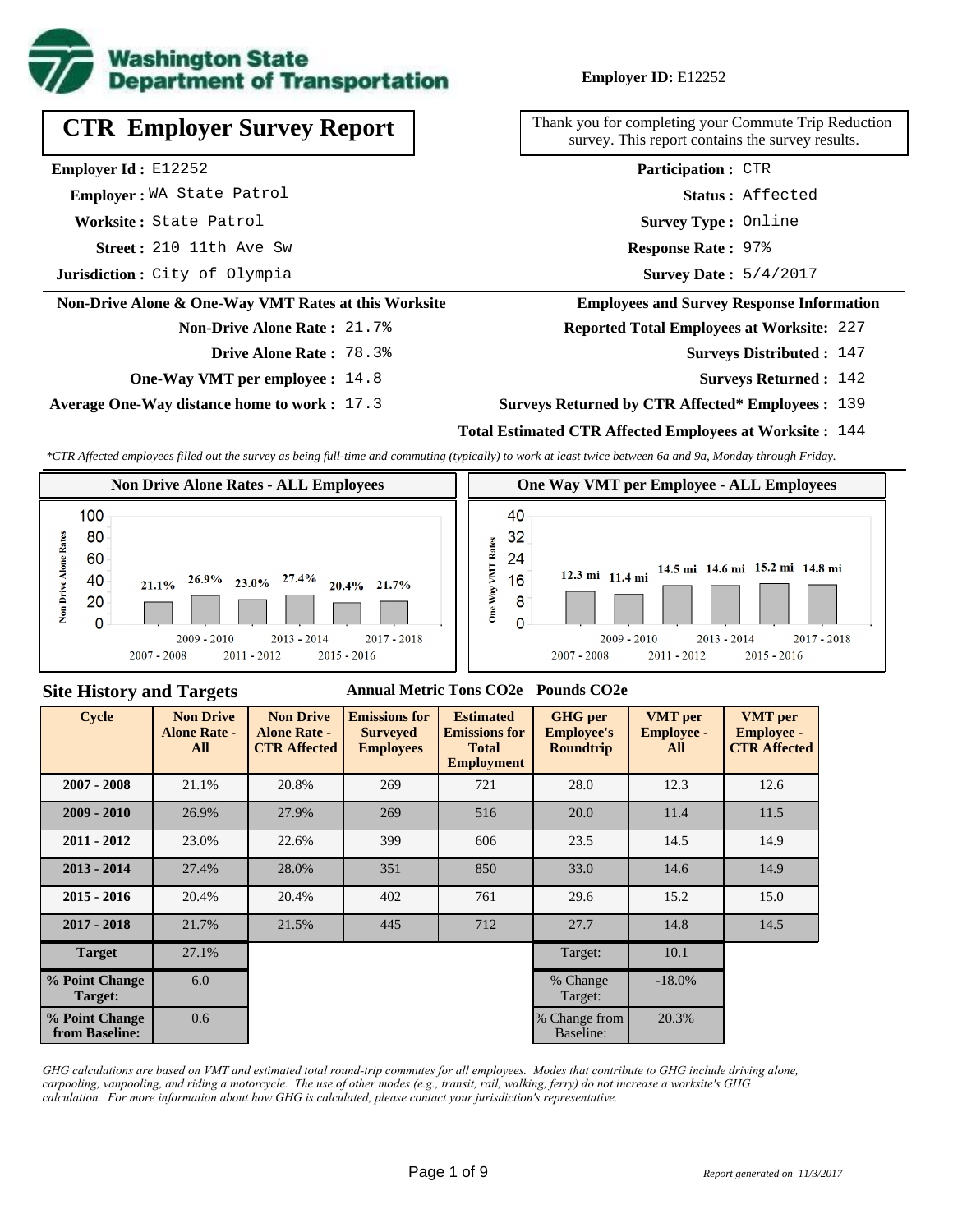# **Washington State<br>Department of Transportation**

# **Commute Trips By Mode - All Employees**

**Q.4: Last week, what type of transportation did you use each day to commute TO your usual work location? (Mode used for the longest distance.)**



*\* Motorcycle-1 is now included in Drive Alone and Motorcycle-2 is included in Carpool. Information about these trips is still available by request.*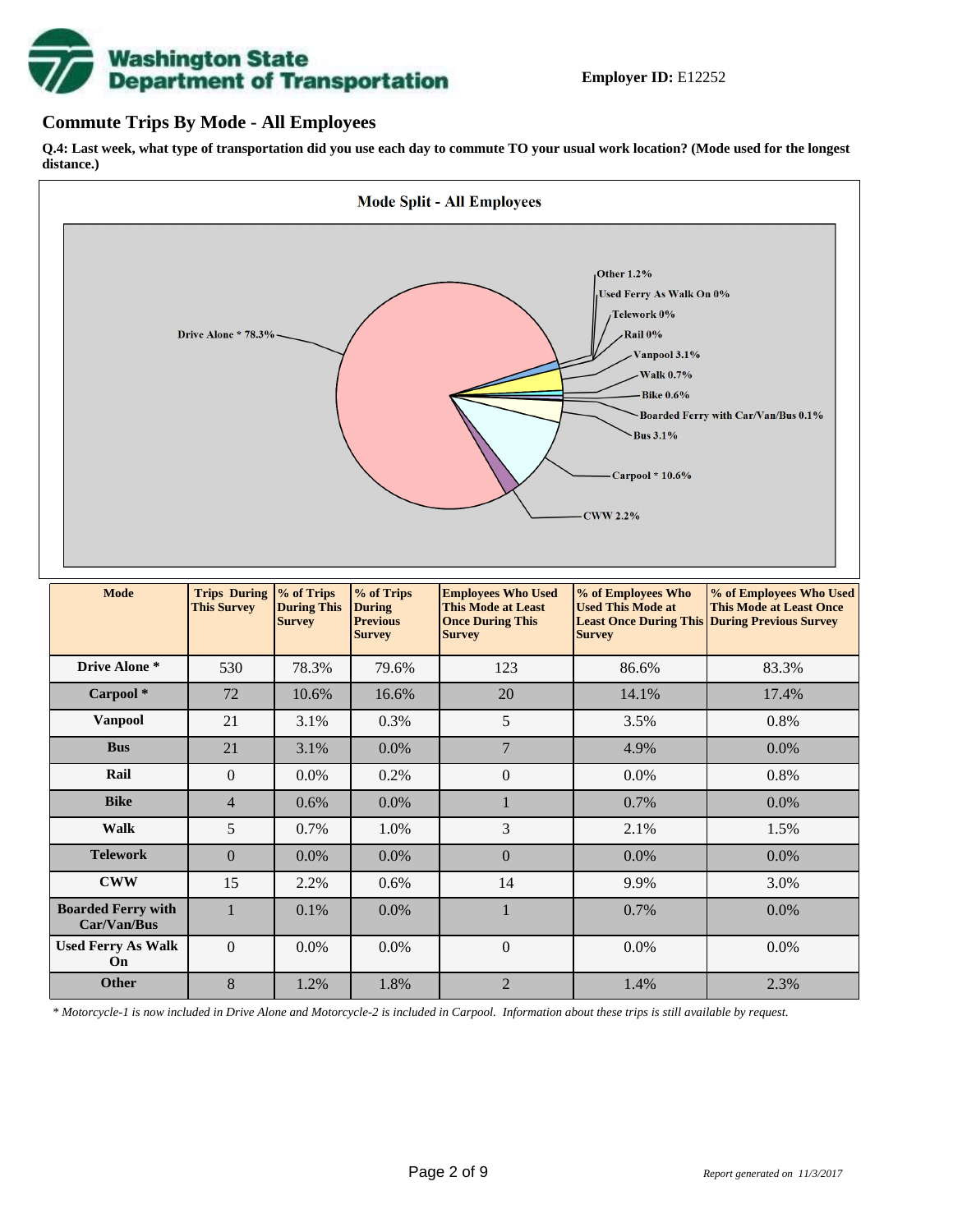![](_page_2_Picture_0.jpeg)

# **Commute Trips By Mode - Affected Employees**

**Q.4: Last week, what type of transportation did you use each day to commute TO your usual work location? (Mode used for the longest distance.)**

![](_page_2_Figure_4.jpeg)

*\* Motorcycle-1 is now included in Drive Alone and Motorcycle-2 is included in Carpool. Information about these trips is still available by request.*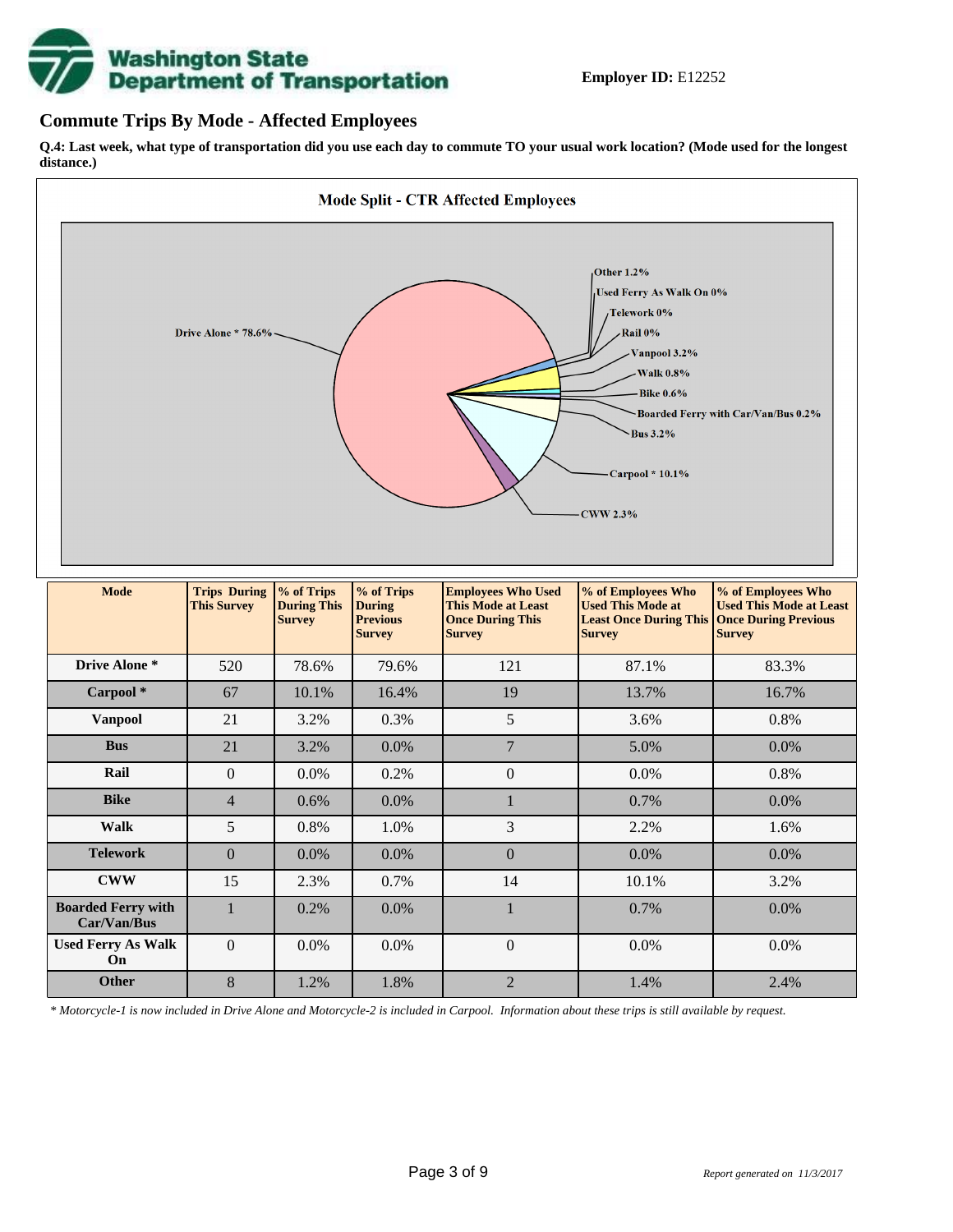![](_page_3_Picture_0.jpeg)

# **Alternative Modes - Number of Employees Who Used a Non-Drive Alone Mode:**

| <b>Non-Drive Alone</b><br><b>Number Of Days</b> | <b>Exactly this # of</b><br><b>Employees</b> | <b>Exactly this % of</b><br><b>Employees</b> | At least # of<br><b>Employees</b> | At least % of<br>employees |
|-------------------------------------------------|----------------------------------------------|----------------------------------------------|-----------------------------------|----------------------------|
| 0 Day                                           | 96                                           | 68%                                          | 142                               | 100%                       |
| 1 Days                                          | 11                                           | 8%                                           | 46                                | 32%                        |
| 2 Days                                          | 7                                            | 5%                                           | 35                                | 25%                        |
| 3 Days                                          | 5                                            | 4%                                           | 28                                | 20%                        |
| 4 Days                                          | 8                                            | 6%                                           | 23                                | 16%                        |
| 5 Days                                          | 15                                           | 11%                                          | 15                                | 11%                        |
| <b>6 or More Days</b>                           | $\overline{0}$                               | 0%                                           | $\Omega$                          | 0%                         |

# **Count by Occupancy of Carpools and Vanpools**

**Q.4 If you used a carpool or vanpool as part of your commute, how many people (age 16 or older) are usually in the vehicle?**

| <b>Ridesharing Occupancy</b> | <b>Mode</b> | <b>Response Count</b> |
|------------------------------|-------------|-----------------------|
| $2*$                         | Carpool     | 72                    |
| 3                            | Carpool     | $\boldsymbol{0}$      |
| 4                            | Carpool     | $\theta$              |
| 5                            | Carpool     | $\boldsymbol{0}$      |
| >5                           | Carpool     | $\boldsymbol{0}$      |
| < 5                          | Vanpool     | 10                    |
| 5                            | Vanpool     | 3                     |
| 6                            | Vanpool     | $\overline{4}$        |
| 7                            | Vanpool     | $\overline{4}$        |
| 8                            | Vanpool     | $\boldsymbol{0}$      |
| 9                            | Vanpool     | $\boldsymbol{0}$      |
| 10                           | Vanpool     | $\boldsymbol{0}$      |
| 11                           | Vanpool     | $\boldsymbol{0}$      |
| 12                           | Vanpool     | $\boldsymbol{0}$      |
| 13                           | Vanpool     | $\boldsymbol{0}$      |
| 14                           | Vanpool     | $\overline{0}$        |
| >14                          | Vanpool     | $\boldsymbol{0}$      |

\* Motorcycle-2 counted with Carpool-2 for this table.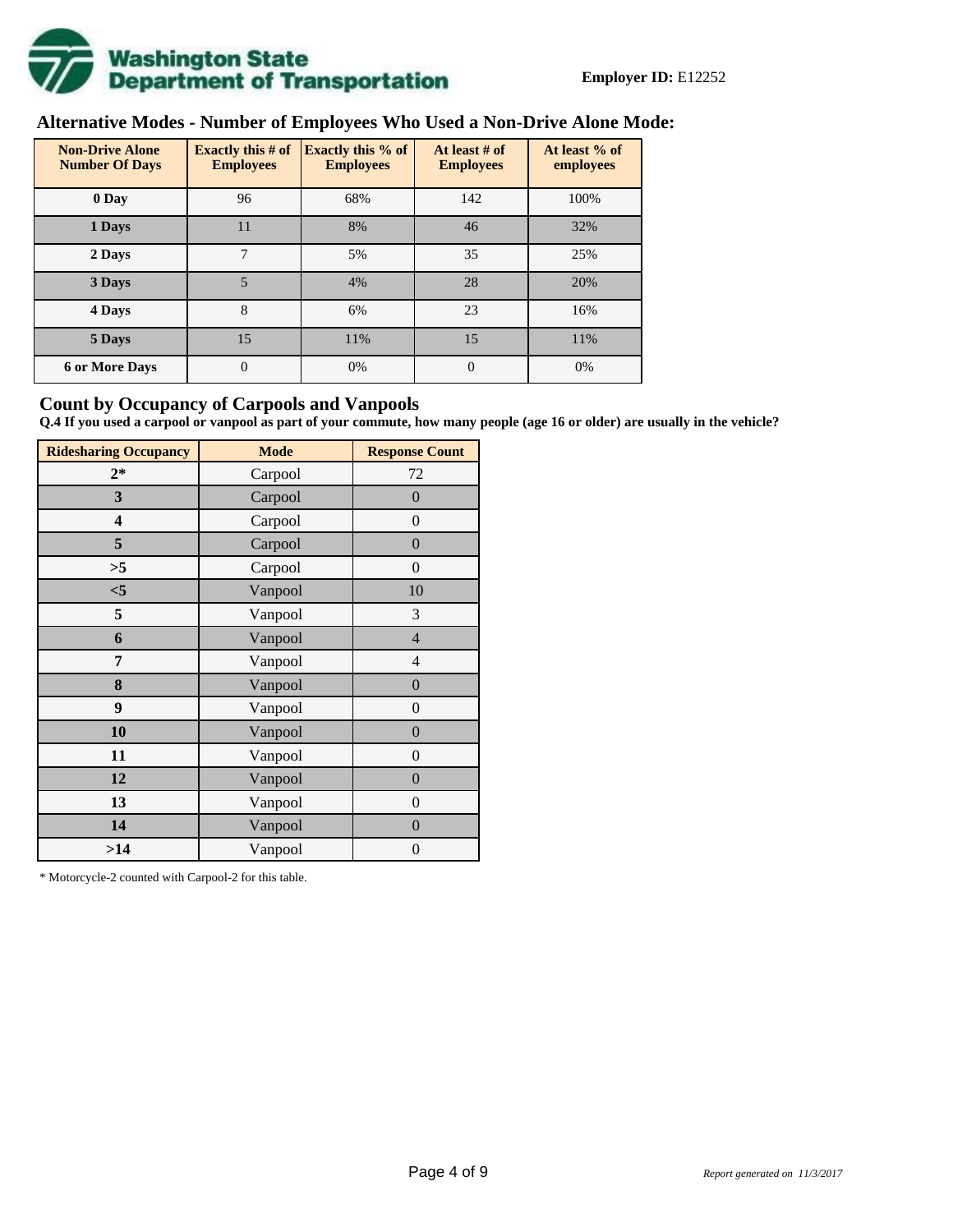![](_page_4_Picture_0.jpeg)

# **Reported Work Schedule - All Employees**

**Q.8 Which of the following best describes your work schedule?**

![](_page_4_Figure_4.jpeg)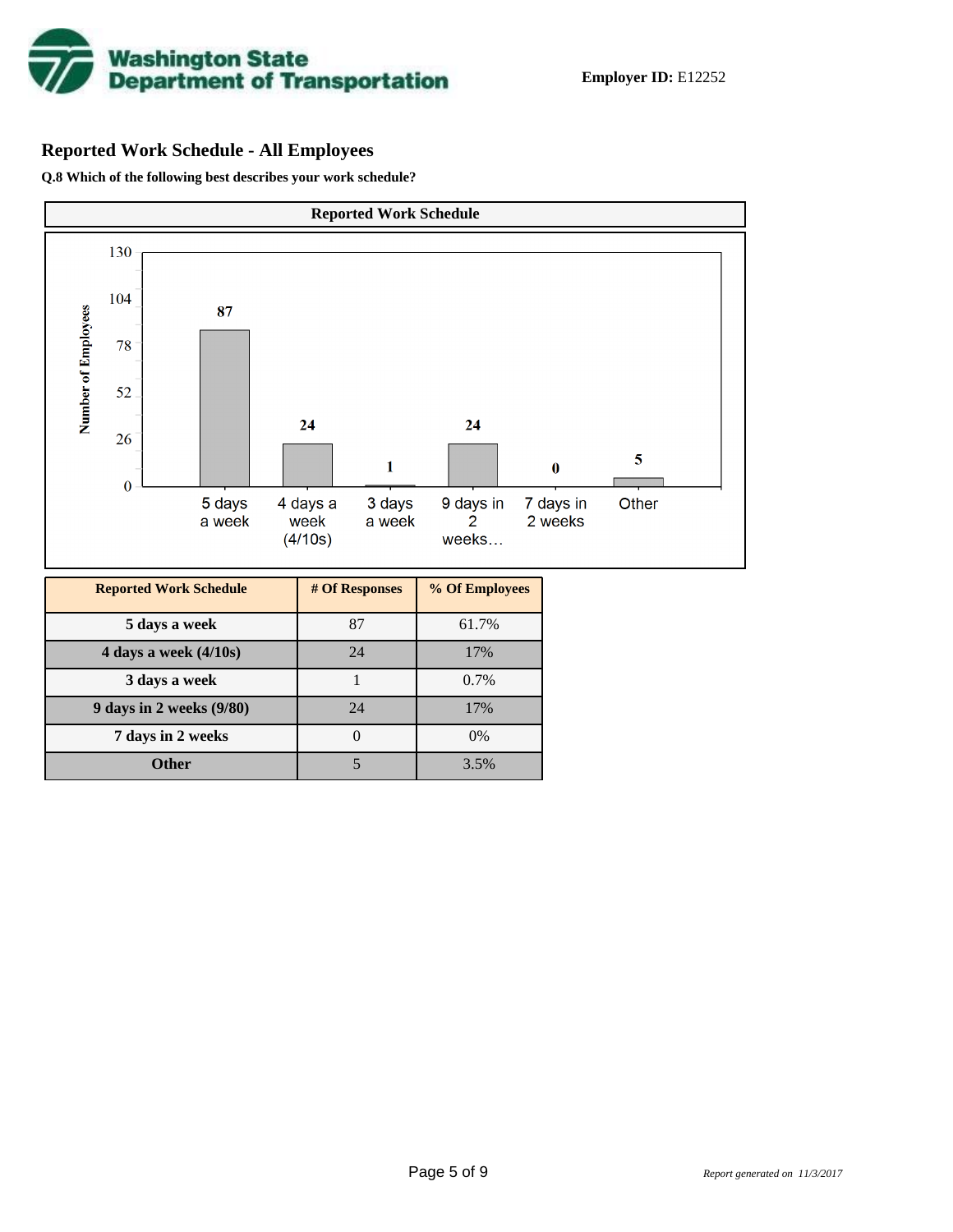![](_page_5_Picture_0.jpeg)

# **Parking and Telework**

**Q.9: On the most recent day that you drove alone to work, did you pay to park? (Mark "yes" if you paid that day, if you prepaid, if you are billed later, or if the cost of parking is deducted from your paycheck.)**

![](_page_5_Figure_4.jpeg)

**Q.10: How many days do you typically telework?**

| <b>Telework Frequency</b>           | # of Responses | % of Responses |
|-------------------------------------|----------------|----------------|
| No Answer/Blank                     |                | $0.7\%$        |
| I don't telework                    | 126            | 88.7%          |
| Occasionally, on an as-needed basis | 9              | 6.3%           |
| 1-2 days/month                      | 6              | 4.2%           |
| 1 day/week                          |                | $0.0\%$        |
| 2 days/week                         |                | $0.0\%$        |
| 3 days/week                         |                | $0.0\%$        |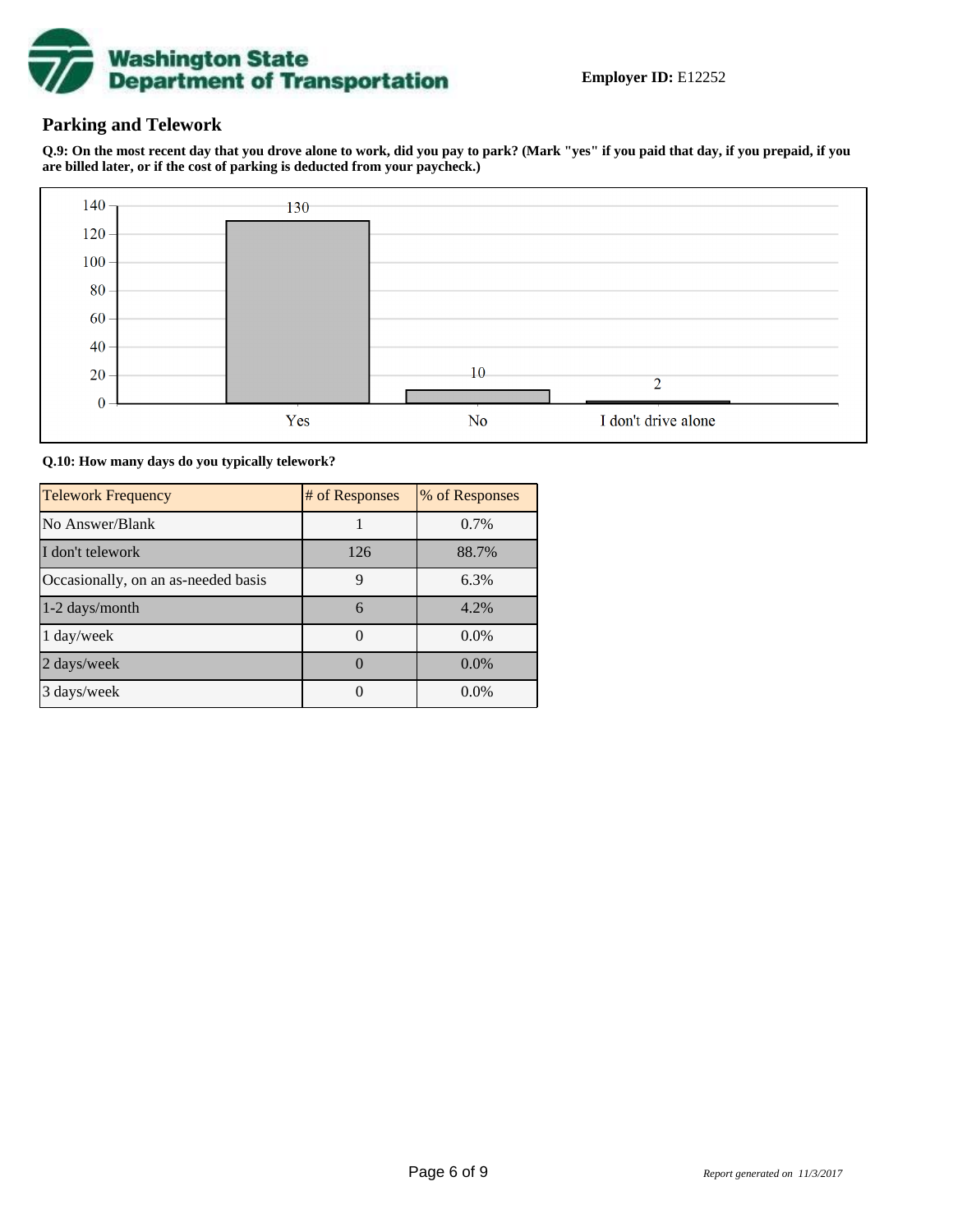![](_page_6_Picture_0.jpeg)

# **Reasons for driving alone to work/not driving alone to work**

**Q11. When you do not drive alone to work, what are the three most important reasons?**

| <b>Question Text</b>                                           | # of Responses | % of Responses |
|----------------------------------------------------------------|----------------|----------------|
| Financial incentives for carpooling, bicycling or walking.     | 45             | 19.0%          |
| To save money                                                  | 38             | 16.0%          |
| Cost of parking or lack of parking                             | 36             | 15.2%          |
| Other                                                          | 28             | 11.8%          |
| Free or subsidized bus, train, vanpool pass or fare benefit    | 20             | 8.4%           |
| Personal health or well-being                                  | 18             | 7.6%           |
| Driving myself is not an option                                | 14             | 5.9%           |
| I have the option of teleworking                               | 11             | 4.6%           |
| Emergency ride home is provided                                | 11             | 4.6%           |
| Environmental and community benefits                           | 8              | 3.4%           |
| I receive a financial incentive for giving up my parking space | 6              | 2.5%           |
| To save time using the HOV lane                                |                | 0.4%           |
| Preferred/reserved carpool/vanpool parking is provided         |                | 0.4%           |

#### **Q12. When you drive alone to work, what are the three most important reasons?**

| <b>Question Text</b>                                      | # of Responses | % of Responses |
|-----------------------------------------------------------|----------------|----------------|
| I like the convenience of having my car                   | 96             | 27.2%          |
| Riding the bus or train is inconvenient or takes too long | 83             | 23.5%          |
| Family care or similar obligations                        | 75             | 21.2%          |
| Other                                                     | 34             | 9.6%           |
| My commute distance is too short                          | 29             | 8.2%           |
| Bicycling or walking isn't safe                           | 17             | 4.8%           |
| My job requires me to use my car for work                 | 12             | 3.4%           |
| I need more information on alternative modes              | 5              | 1.4%           |
| There isn't any secure or covered bicycle parking         | $\mathfrak{D}$ | 0.6%           |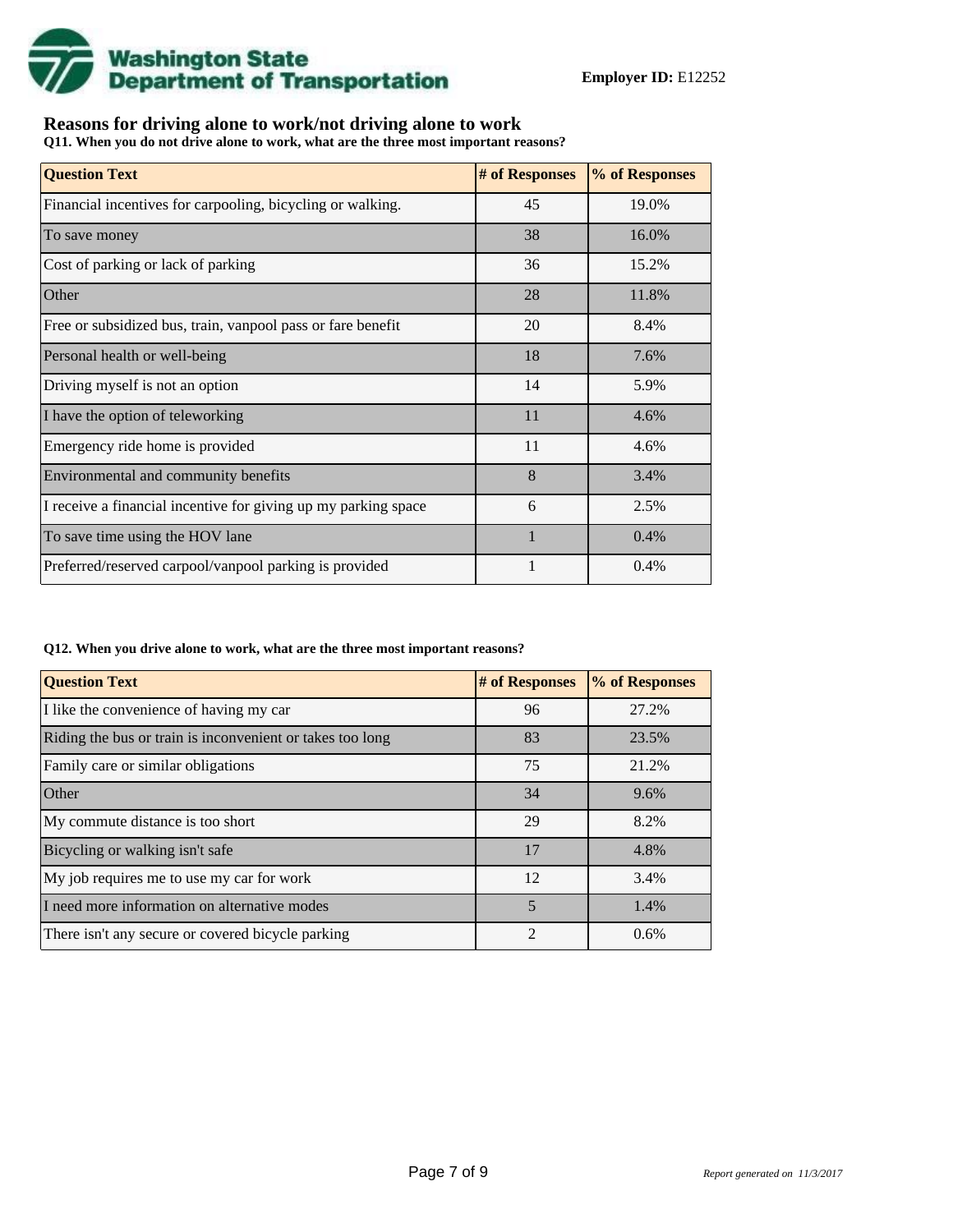![](_page_7_Picture_0.jpeg)

# **Commute Mode By ZipCode for All Employees**

**Q6. What is your home zip code?**

|               |                        |                     |                    | <b>Weekly Count of Trips By Mode</b> |                  |                  |                  |                  |                  |                  |                  |                  |                     |                  |                  |
|---------------|------------------------|---------------------|--------------------|--------------------------------------|------------------|------------------|------------------|------------------|------------------|------------------|------------------|------------------|---------------------|------------------|------------------|
| Home Zip code | <b>Total Employees</b> | Employee Percentage | <b>Drive Alone</b> | Carpool                              | <b>Vanpool</b>   | Motorcycle       | Bus              | Train            | <b>Bike</b>      | <b>Walk</b>      | Telework         | <b>CWW</b>       | Ferry (Car/Van/Bus) | Ferry (walk-on)  | <b>Other</b>     |
| 98501         | 22                     | 15.49%              | 83                 | 10                                   | $\boldsymbol{0}$ | $\mathbf{0}$     | $\overline{4}$   | $\boldsymbol{0}$ | $\overline{0}$   | $\boldsymbol{0}$ | $\boldsymbol{0}$ | 3                | $\mathbf{1}$        | $\boldsymbol{0}$ | 3                |
| 98502         | 15                     | 10.56%              | 57                 | 14                                   | $\boldsymbol{0}$ | $\boldsymbol{0}$ | $\overline{2}$   | $\boldsymbol{0}$ | $\boldsymbol{0}$ | $\mathbf{1}$     | $\boldsymbol{0}$ | $\mathbf{1}$     | $\boldsymbol{0}$    | $\boldsymbol{0}$ | $\boldsymbol{0}$ |
| 98503         | 12                     | 8.45%               | 48                 | 5                                    | $\boldsymbol{0}$ | $\boldsymbol{0}$ | 5                | $\boldsymbol{0}$ | $\boldsymbol{0}$ | $\boldsymbol{0}$ | $\boldsymbol{0}$ | $\,1$            | $\boldsymbol{0}$    | $\boldsymbol{0}$ | $\boldsymbol{0}$ |
| 98512         | 12                     | 8.45%               | 50                 | 3                                    | $\boldsymbol{0}$ | $\boldsymbol{0}$ | $\overline{4}$   | $\boldsymbol{0}$ | $\overline{0}$   | $\boldsymbol{0}$ | $\boldsymbol{0}$ | $\mathbf{1}$     | $\boldsymbol{0}$    | $\boldsymbol{0}$ | $\boldsymbol{0}$ |
| 98513         | 11                     | 7.75%               | 36                 | 13                                   | $\boldsymbol{0}$ | $\boldsymbol{0}$ | $\boldsymbol{0}$ | $\boldsymbol{0}$ | $\boldsymbol{0}$ | $\boldsymbol{0}$ | $\boldsymbol{0}$ | $\,1$            | $\boldsymbol{0}$    | $\boldsymbol{0}$ | $\boldsymbol{0}$ |
| 98516         | $\,8\,$                | 5.63%               | 21                 | 15                                   | $\boldsymbol{0}$ | $\boldsymbol{0}$ | $\boldsymbol{0}$ | $\boldsymbol{0}$ | $\overline{4}$   | $\mathbf{1}$     | $\boldsymbol{0}$ | $\mathbf{1}$     | $\boldsymbol{0}$    | $\boldsymbol{0}$ | $\boldsymbol{0}$ |
| 98579         | $8\,$                  | 5.63%               | $27\,$             | 5                                    | 5                | $\boldsymbol{0}$ | $\boldsymbol{0}$ | $\boldsymbol{0}$ | $\boldsymbol{0}$ | $\boldsymbol{0}$ | $\boldsymbol{0}$ | $\boldsymbol{0}$ | $\boldsymbol{0}$    | $\boldsymbol{0}$ | $\boldsymbol{0}$ |
| 98597         | 6                      | 4.23%               | 19                 | $\overline{4}$                       | $\boldsymbol{0}$ | $\boldsymbol{0}$ | $\overline{2}$   | $\boldsymbol{0}$ | $\overline{0}$   | $\boldsymbol{0}$ | $\boldsymbol{0}$ | $\boldsymbol{0}$ | $\boldsymbol{0}$    | $\boldsymbol{0}$ | $\boldsymbol{0}$ |
| 98584         | 5                      | 3.52%               | 20                 | $\mathbf{1}$                         | $\overline{4}$   | $\boldsymbol{0}$ | $\boldsymbol{0}$ | $\boldsymbol{0}$ | $\boldsymbol{0}$ | $\boldsymbol{0}$ | $\boldsymbol{0}$ | $\sqrt{2}$       | $\boldsymbol{0}$    | $\boldsymbol{0}$ | $\boldsymbol{0}$ |
| 98589         | 5                      | 3.52%               | 18                 | $\boldsymbol{0}$                     | $\boldsymbol{0}$ | $\boldsymbol{0}$ | $\overline{4}$   | $\boldsymbol{0}$ | $\overline{0}$   | $\boldsymbol{0}$ | $\boldsymbol{0}$ | $\boldsymbol{0}$ | $\boldsymbol{0}$    | $\boldsymbol{0}$ | $\boldsymbol{0}$ |
| 98563         | $\overline{4}$         | 2.82%               | 14                 | $\boldsymbol{0}$                     | 3                | $\boldsymbol{0}$ | $\boldsymbol{0}$ | $\boldsymbol{0}$ | $\boldsymbol{0}$ | $\boldsymbol{0}$ | $\boldsymbol{0}$ | $\,1$            | $\boldsymbol{0}$    | $\boldsymbol{0}$ | $\boldsymbol{0}$ |
| 98327         | $\overline{3}$         | 2.11%               | 14                 | $\boldsymbol{0}$                     | $\boldsymbol{0}$ | $\boldsymbol{0}$ | $\boldsymbol{0}$ | $\boldsymbol{0}$ | $\overline{0}$   | $\boldsymbol{0}$ | $\boldsymbol{0}$ | $\mathbf{1}$     | $\boldsymbol{0}$    | $\boldsymbol{0}$ | $\boldsymbol{0}$ |
| 98580         | $\overline{3}$         | 2.11%               | 12                 | $\boldsymbol{0}$                     | $\boldsymbol{0}$ | $\boldsymbol{0}$ | $\boldsymbol{0}$ | $\boldsymbol{0}$ | $\boldsymbol{0}$ | $\boldsymbol{0}$ | $\boldsymbol{0}$ | $\boldsymbol{0}$ | $\boldsymbol{0}$    | $\boldsymbol{0}$ | $\boldsymbol{0}$ |
| 98467         | $\overline{2}$         | 1.41%               | $\boldsymbol{7}$   | $\mathbf{1}$                         | $\boldsymbol{0}$ | $\boldsymbol{0}$ | $\boldsymbol{0}$ | $\boldsymbol{0}$ | $\overline{0}$   | $\boldsymbol{0}$ | $\boldsymbol{0}$ | $\mathbf{1}$     | $\boldsymbol{0}$    | $\boldsymbol{0}$ | $\boldsymbol{0}$ |
| 98506         | $\overline{2}$         | 1.41%               | 10                 | $\boldsymbol{0}$                     | $\boldsymbol{0}$ | $\boldsymbol{0}$ | $\boldsymbol{0}$ | $\boldsymbol{0}$ | $\boldsymbol{0}$ | $\boldsymbol{0}$ | $\boldsymbol{0}$ | $\boldsymbol{0}$ | $\boldsymbol{0}$    | $\boldsymbol{0}$ | $\boldsymbol{0}$ |
| 98528         | $\overline{2}$         | 1.41%               | 9                  | $\boldsymbol{0}$                     | $\boldsymbol{0}$ | $\boldsymbol{0}$ | $\boldsymbol{0}$ | $\boldsymbol{0}$ | $\mathbf{0}$     | $\boldsymbol{0}$ | $\boldsymbol{0}$ | $\boldsymbol{0}$ | $\boldsymbol{0}$    | $\boldsymbol{0}$ | $\boldsymbol{0}$ |
| 98532         | $\overline{2}$         | 1.41%               | 5                  | $\boldsymbol{0}$                     | 5                | $\boldsymbol{0}$ | $\boldsymbol{0}$ | $\boldsymbol{0}$ | $\boldsymbol{0}$ | $\boldsymbol{0}$ | $\boldsymbol{0}$ | $\boldsymbol{0}$ | $\boldsymbol{0}$    | $\boldsymbol{0}$ | $\boldsymbol{0}$ |
| 98023         | $\mathbf{1}$           | 0.70%               | 5                  | $\overline{0}$                       | $\boldsymbol{0}$ | $\boldsymbol{0}$ | $\boldsymbol{0}$ | $\boldsymbol{0}$ | $\overline{0}$   | $\boldsymbol{0}$ | $\boldsymbol{0}$ | $\boldsymbol{0}$ | $\boldsymbol{0}$    | $\boldsymbol{0}$ | $\overline{0}$   |
| 98038         | $\mathbf{1}$           | 0.70%               | $\overline{4}$     | $\boldsymbol{0}$                     | $\boldsymbol{0}$ | $\boldsymbol{0}$ | $\boldsymbol{0}$ | $\boldsymbol{0}$ | $\boldsymbol{0}$ | $\boldsymbol{0}$ | $\boldsymbol{0}$ | $\boldsymbol{0}$ | $\boldsymbol{0}$    | $\boldsymbol{0}$ | $\boldsymbol{0}$ |
| 98329         | $\mathbf{1}$           | 0.70%               | 5                  | $\boldsymbol{0}$                     | $\boldsymbol{0}$ | $\boldsymbol{0}$ | $\boldsymbol{0}$ | $\boldsymbol{0}$ | $\boldsymbol{0}$ | $\boldsymbol{0}$ | $\boldsymbol{0}$ | $\boldsymbol{0}$ | $\boldsymbol{0}$    | $\boldsymbol{0}$ | $\boldsymbol{0}$ |
| 98338         | $\mathbf{1}$           | 0.70%               | 5                  | $\boldsymbol{0}$                     | $\boldsymbol{0}$ | $\boldsymbol{0}$ | $\boldsymbol{0}$ | $\boldsymbol{0}$ | $\overline{0}$   | $\boldsymbol{0}$ | $\boldsymbol{0}$ | $\boldsymbol{0}$ | $\boldsymbol{0}$    | $\boldsymbol{0}$ | $\boldsymbol{0}$ |
| 98387         | $\mathbf{1}$           | 0.70%               | 5                  | $\boldsymbol{0}$                     | $\boldsymbol{0}$ | $\boldsymbol{0}$ | $\boldsymbol{0}$ | $\boldsymbol{0}$ | $\boldsymbol{0}$ | $\boldsymbol{0}$ | $\boldsymbol{0}$ | $\boldsymbol{0}$ | $\boldsymbol{0}$    | $\boldsymbol{0}$ | $\boldsymbol{0}$ |
| 98390         | $\mathbf{1}$           | 0.70%               | 5                  | $\boldsymbol{0}$                     | $\boldsymbol{0}$ | $\boldsymbol{0}$ | $\boldsymbol{0}$ | $\boldsymbol{0}$ | $\overline{0}$   | $\boldsymbol{0}$ | $\boldsymbol{0}$ | $\boldsymbol{0}$ | $\boldsymbol{0}$    | $\boldsymbol{0}$ | $\boldsymbol{0}$ |
| 98391         | $\mathbf{1}$           | 0.70%               | 5                  | $\boldsymbol{0}$                     | $\boldsymbol{0}$ | $\boldsymbol{0}$ | $\boldsymbol{0}$ | $\boldsymbol{0}$ | $\boldsymbol{0}$ | $\boldsymbol{0}$ | $\boldsymbol{0}$ | $\boldsymbol{0}$ | $\boldsymbol{0}$    | $\boldsymbol{0}$ | $\boldsymbol{0}$ |
| 98402         | $\mathbf{1}$           | 0.70%               | $\overline{4}$     | $\boldsymbol{0}$                     | $\boldsymbol{0}$ | $\boldsymbol{0}$ | $\boldsymbol{0}$ | $\boldsymbol{0}$ | $\overline{0}$   | $\boldsymbol{0}$ | $\boldsymbol{0}$ | $\boldsymbol{0}$ | $\boldsymbol{0}$    | $\boldsymbol{0}$ | $\boldsymbol{0}$ |
| 98409         | $\,1$                  | 0.70%               | $\overline{4}$     | $\boldsymbol{0}$                     | $\boldsymbol{0}$ | $\boldsymbol{0}$ | $\boldsymbol{0}$ | $\boldsymbol{0}$ | $\boldsymbol{0}$ | $\boldsymbol{0}$ | $\boldsymbol{0}$ | $\boldsymbol{0}$ | $\boldsymbol{0}$    | $\boldsymbol{0}$ | $\boldsymbol{0}$ |